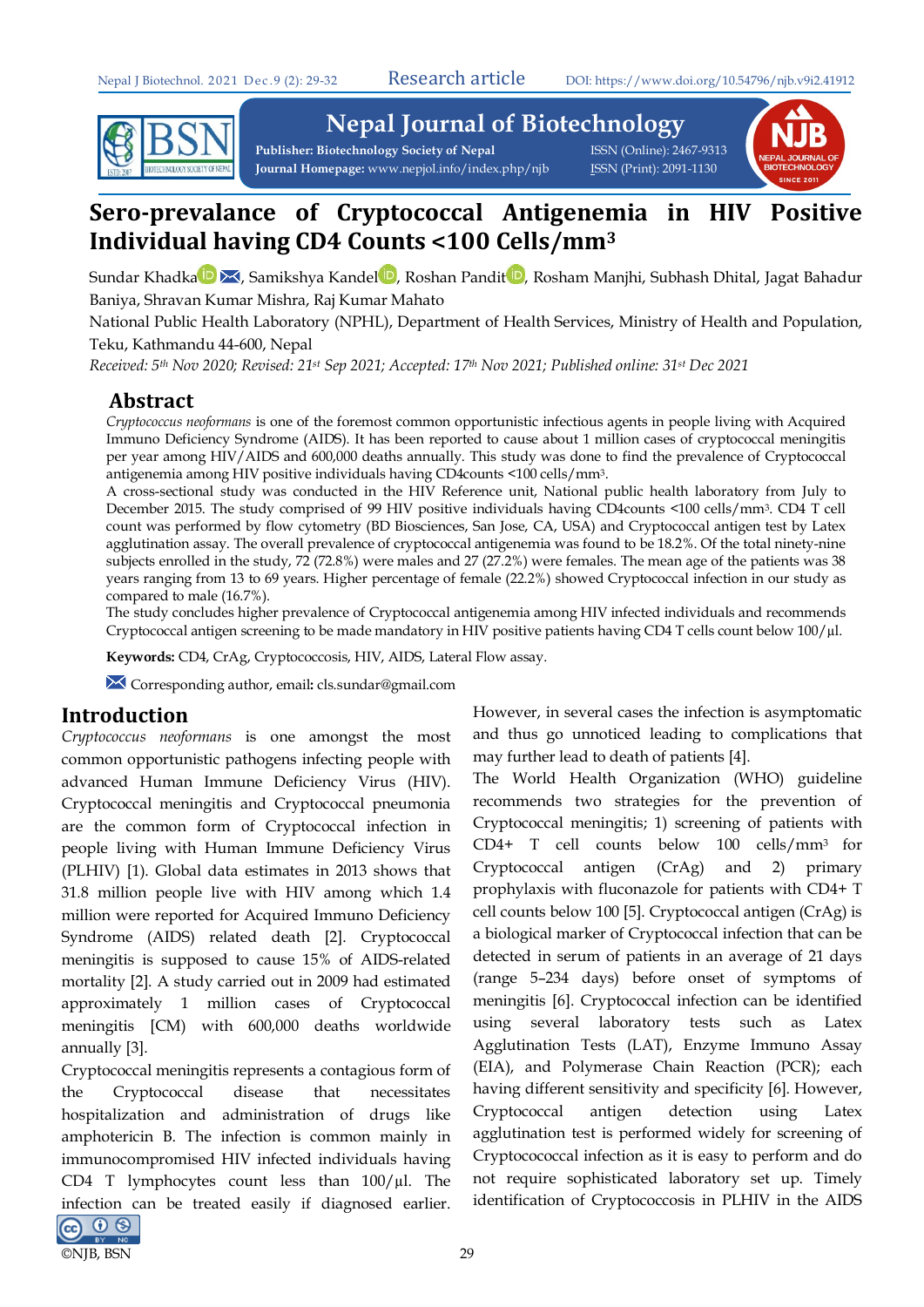#### Nepal J Biotechnol. 2021 Dec.9 (2): 29-32 Khadka et al.

stage prevents them from further risk of morbidity and mortality. There are different prevalence rates of Cryptococcal antigenemia from different parts of the world [\[2,](#page-2-1) [7-9\]](#page-2-6). However, there is no such study from Nepal till date to our knowledge. In this regard we carried out this study with the objective to find out the prevalence of co-infection by *Cryptococcus neoformans* in immunocompromised patients living with HIV in Nepal.

#### **Materials and methods**

 A cross-sectional study was conducted in the HIV Reference unit of National Public Health Laboratory (NPHL), Kathmandu, Nepal from July to December 2015. Samples were collected from patients visiting NPHL for CD4 T cell count. All subjects enrolled in this study were HIV positive patients having CD4 T cells counts less than 100 cells/mm3. A study questionnaire was used to collect demographic data from each patient. About 3 ml of EDTA whole blood was collected from each patient by trained professionals for the purpose of this study. The whole blood sample was used to determine CD4 T cell count by flow cytometry using the BD fluorescent-activated cell sorter system (BD Biosciences, San Jose, CA, USA) as per the manufacturer's instructions. Briefly, 20 μl of BD Tritest CD3/CD4/CD45 reagent was pipetted into a BD Trucount tube containing bead followed by 50 μl of well-mixed anticoagulated whole blood which was then vortexed and incubated in dark at room temperature for 15 minutes for staining of the cells. Following staining cells were lysed using BD FACS lysing solution and run in the flow cytometer to obtain absolute count.

For the purpose of Cryptococcal antigen testing plasma sample was separated from EDTA whole blood, which was then used for antigen detection using Cryptococcal Latex Agglutination test (Immuno Mycologics Inc, USA). The test kit employed is based on antigenantibody agglutination reaction that detects capsular polysaccharide antigen of *C. neoformans*. The test kit is believed to have higher specificity and greater than 95% sensitivity. The assay procedure involves 5-easy steps with no specimen pretreatment. For test, at first a drop of lateral flow assay (LFA) specimen diluent was added to a disposable test tube. In the second step, 40 µL of the specimen was added to the tube and mixed. Afterward, a CrAg LFA test strip was inserted into the specimen and read at 10 min. The validity of the test was indicated by a single control line and the presence of line in test region indicated a valid positive test [\[10\]](#page-3-0).

Informed consent was from each patient enrolled in this study after explaining them with the objective and outcome of this study. Ethical approval was taken from Nepal Health Research Council (ref no. 892) before carrying out this study.

#### **Results**

A total of Ninety-nine HIV positive patients were enrolled in the study during the period of six months. The study comprised 72 males and 27 females which were 72.8% and 27.2% of the total, respectively. The ratio of male to female patients was 8:3. The minimum and maximum age of study population was 13 years and 69 years, respectively with the mean age of 38 years. The mean CD4 T cell count was 60.4 that range from 2 to 98 cells/mm3. Of the total patients enrolled in the study, 18 (18.2%) were found positive for Cryptococcal antigen. The positive to negative ratio for Cryptococcal antigen was observed to be 2:11. The prevalence rate of Cryptococcal antigen among male patients was found to be 16.7% while that for female patients was found to be 22.2%. In total, the prevalence rate was 18.2%. The prevalence rate was observed higher among female patients as compared to male patients **Table 1.**

**Table 1.** Prevalence of Cryptococcal antigen among HIV patients (N=99)

| Sex    | CrAg Positive | CrAg Negative | Total     |
|--------|---------------|---------------|-----------|
| Male   | 12 (16.7%)    | $60(83.3\%)$  | 72 (100%) |
| Female | $6(22.2\%)$   | 21 (77.8%)    | 27 (100%) |
| Total  | 18 (18.2%)    | 81 (81.8%)    | 99 (100%) |
|        |               |               |           |

#### **Discussion**

This study highlights the sero-prevalence of Cryptococcal antigen in HIV positive individuals having CD4 counts less than 100 cells/mm3. HIV positive patients having CD4 count < 100 cells/mm3 is referred to be in the AIDS stage. These patients are in immunocompromised state and are at higher risk of opportunistic infection. *Cryptococcus neoformans* is a fungus widely present in the environment and are able to infect immunocompromised host. Thus, HIV infected individuals in AIDS stage are highly susceptible for opportunistic infection by several other agents beside *C. neoformans*. In this study, we have estimated the prevalence rate of opportunistic infection by *C. neoformans* in immunocompromised HIV positive individuals.

The prevalence of Cryptococcosis was 18.2 % among 99 HIV positive patients having CD4 count < 100 cells/mm<sup>3</sup> in this study, which shows that a significant proportion of PLHIV has *Cryptococcus* infection in Nepal. This finding is comparable to a study by Micol et al. (2007) and Oyella et al. (2012) but, much higher than

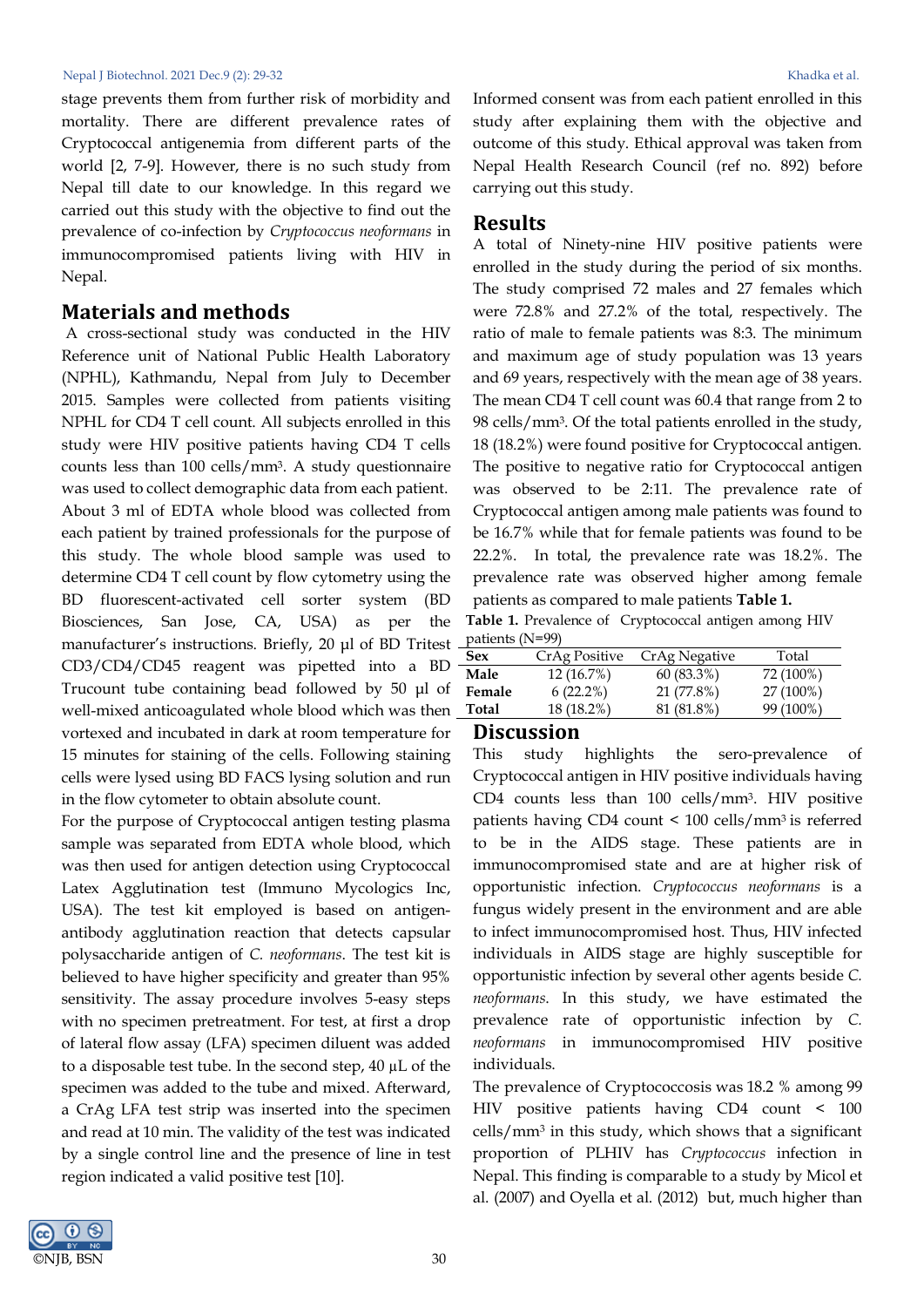#### Nepal J Biotechnol. 2021 Dec.9 (2): 29-32 Khadka et al.

the study by Lakoh et al. [\[9,](#page-3-1) [11,](#page-3-2) [12\]](#page-3-3). In one study done by Osazuwa et al. the prevalence rate was just 12.7% among 150 ART naïve populations, which is less as compared to our study [\[13\]](#page-3-4). ART naïve refers to a stage before receiving antiretroviral therapy (ART). It is believed that persons in ART have lower risk of opportunistic infection. However, the data in our study is much higher as compared to study by Osazuwa et al. The difference in data might be due to the difference in exposure to the causative agent of Cryptococcosis.

The ratio of female to male HIV patients in our study was 2:11. The number of males 72 (72.8%) were higher than the number of females 27 (27.2%). The data is in contrary to the study of Geda et al. that reported higher prevalence of HIV infection in females [\[14\]](#page-3-5). This may be due to differences of exposure as well as social stigma. Higher number of HIV-infected males as compared to females in Nepal might be another reason for the difference in enrollment of males and females in our study [\[15\]](#page-3-6).

Fungal culture is the gold standard for the detection of *Cryptococcus neoformans*. However, some literature suggest that the latex agglutination test for Cryptococcal antigen has 100% sensitivity and 96% specificity compared to culture [\[10\]](#page-3-0). Our study shows that there is high prevalence of Cryptococcal antigenemia among immunocompromised HIV positive individuals in Nepal. Though our national guidelines do not recommend Cryptococcal screening and primary prophylaxis mandatory for every HIV infected individuals having CD4 T cell count less than 100 cells/mm3, this study recommends testing for Cryptococcal infection at least by latex agglutination assay to be made as a routine test for such cases. This may be helpful in preventing morbidity and mortality caused due to meningitis among HIV infected individuals.

### **Conclusion**

The study revealed that 18.2 % of people living with HIV in AIDS stage in Nepal are seropositive for the Cryptococcal antigen. Furthermore, in absence of gold standard test available for detection of Cryptococcal infection, serological antigen screening by latex agglutination assay is helpful to detect the cases of Cryptococcosis among immunocompromised HIV infected individuals.

### **Abbreviations**

HIV: Human immunodeficiency virus AIDS: Acquired Immuno Deficiency Syndrome ART: Antiretroviral therapy CD4: Cluster of differentiation 4 CrAg: Cryptococcal antigen LAT: Latex Agglutination Tests

## **Consent for publication**

Not applicable

### **Competing Interests**

All the authors declare that they have no any competing interests.

### **Author's contributions**

SK, SD, SKM, and RKM were responsible for study design, supervision of work, and guidance. SK, SK, RP, RM, SD and JBB performed laboratory work and data analysis. SK, SK, RP, RM and SD prepared the draft and wrote the manuscript. Finally, all the authors read the manuscript and approved for publication.

### **Acknowledgment**

We would like to acknowledge the all staffs of HIV Reference Unit, National Public Health Laboratory, Nepal for their valuable support in completing this work

## **Ethical Approval and Consent**

Ethical approval was taken from Nepal Health Research Council (ref no. 892) before carrying out this study

#### **References**

- <span id="page-2-0"></span>1. Osazuwa F, Dirisu JO, Okuonghae PE, Ugbebor O. Screening for cryptococcal antigenemia in anti-retroviral naïve AIDS patients in Benin City, Nigeria. Oman Medical Journal. 2012;27(3):228.
- <span id="page-2-1"></span>2. Rajasingham R, Smith RM, Park BJ, Jarvis JN, Govender NP, Chiller TM, et al. Global burden of disease of HIV-associated cryptococcal meningitis: an updated analysis. The Lancet infectious diseases. 2017;17(8):873-81.
- <span id="page-2-2"></span>3. Park BJ, Wannemuehler KA, Marston BJ, Govender N, Pappas PG, Chiller TM. Estimation of the current global burden of cryptococcal meningitis among persons living with HIV/AIDS. Aids. 2009;23(4):525-30.
- <span id="page-2-3"></span>4. Smith RM, Nguyen TA, Ha HTT, Thang PH, Thuy C, Xuan Lien T, et al. Prevalence of cryptococcal antigenemia and costeffectiveness of a cryptococcal antigen screening program– Vietnam. PloS one. 2013;8(4):e62213.
- <span id="page-2-4"></span>5. WHO. Guideline for the diagnosis, prevention and management of cryptococcal disease in HIV-infected adults, adolescents and children. World Health Organization (WHO); 2018.
- <span id="page-2-5"></span>6. Saha DC, Xess I, Biswas A, Bhowmik DM, Padma M. Detection of Cryptococcus by conventional, serological and molecular methods. Journal of medical microbiology. 2009;58(8):1098-105.
- <span id="page-2-6"></span>7. Letang E, Müller MC, Ntamatungiro AJ, Kimera N, Faini D, Furrer H, Battegay M, Tanner M, Hatz C, Boulware DR, Glass TR. Cryptococcal antigenemia in immunocompromised human immunodeficiency virus patients in rural Tanzania: a preventable cause of early mortality. InOpen forum infectious diseases 2015 Apr 1 (Vol. 2, No. 2). Oxford University Press.
- 8. Ezenabike C, Ashaka OS, Omoare AA, Fadeyi A, Salami AK, Agbede OO. Cryptococcal antigen among HIV1-infected individuals in north-central Nigeria. Current Medical Mycology. 2020; 6(2):43.